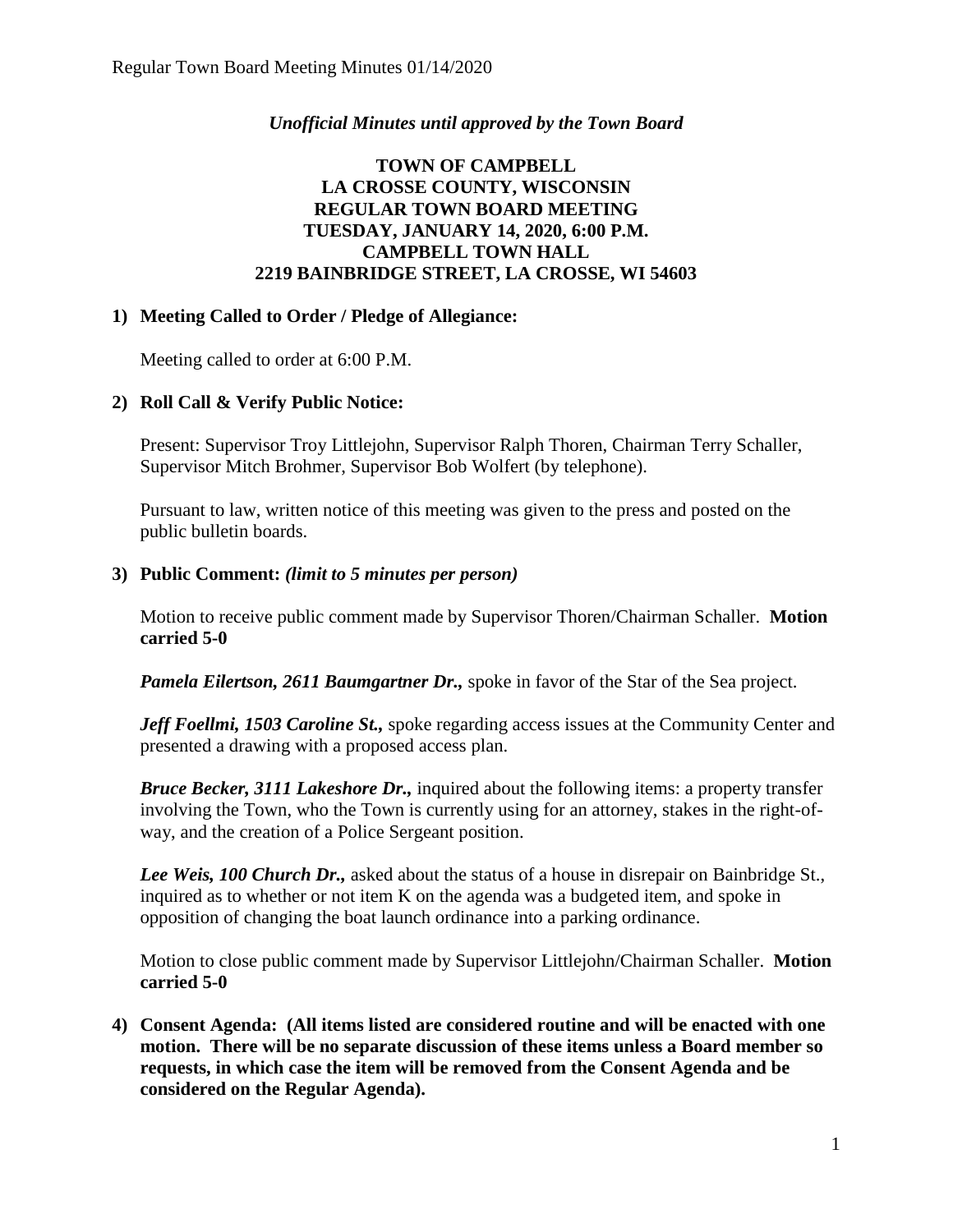**A) Approval of Minutes:** Regular Board Meeting 12/10/19, Special Board Meeting 12/16/19

#### **B) Plan Commission Meeting Recommendations:** None

#### **C) Payment of Bills:**

Motion to approve the Consent Agenda made by Supervisor Thoren/Chairman Schaller. **Motion carried 5-0** 

#### **5) Business:**

**A.** Appointment of Planning & Zoning Commission member. (Chair)

### **Chairman Schaller appointed Luke Raymer, 814 Plainview Rd., to the Planning & Zoning Commission for a term to expire 04/30/2022.**

**B)** Stephanie Korish, 341 Tellin Ct., request for a third dog. (Clerk)

Ms. Korish explained that the two dogs she currently owns had a litter of puppies and her son would like to keep one. She stated that he will be moving out of the home with the dog next year when he is finished with school.

Motion to approve a permit for a third dog made by Supervisor Brohmer/Supervisor Thoren. **Motion carried 4-0, Chairman Schaller abstained**

**C)** Charlie Handy, La Crosse County Planner, to present information on the BUILD Grant. Discussion and possible action on Town participation with the grant. (Thoren)

Mr. Handy stated that he would like the Board to take action in the very near future. The County is hoping to submit the grant request in February. Supervisor Thoren stated the estimated cost for the Town's portion of the road was \$1.4 million. He expressed concern about receiving matching funds and the financial impact to the Town.

Motion to open public comment made by Supervisor Thoren/Chairman Schaller. **Motion carried 5-0**

*Bruce Becker, 3111 Lakeshore Dr.* stated that he feels the reconstruction of Bainbridge Street will upset a lot of people.

Motion to close public comment made by Supervisor Thoren/Chairman Schaller. **Motion carried 5-0**

Motion to not participate in the BUILD Grant made by Supervisor Wolfert/Chairman Schaller. **Motion carried 4-1, Supervisor Brohmer voted against**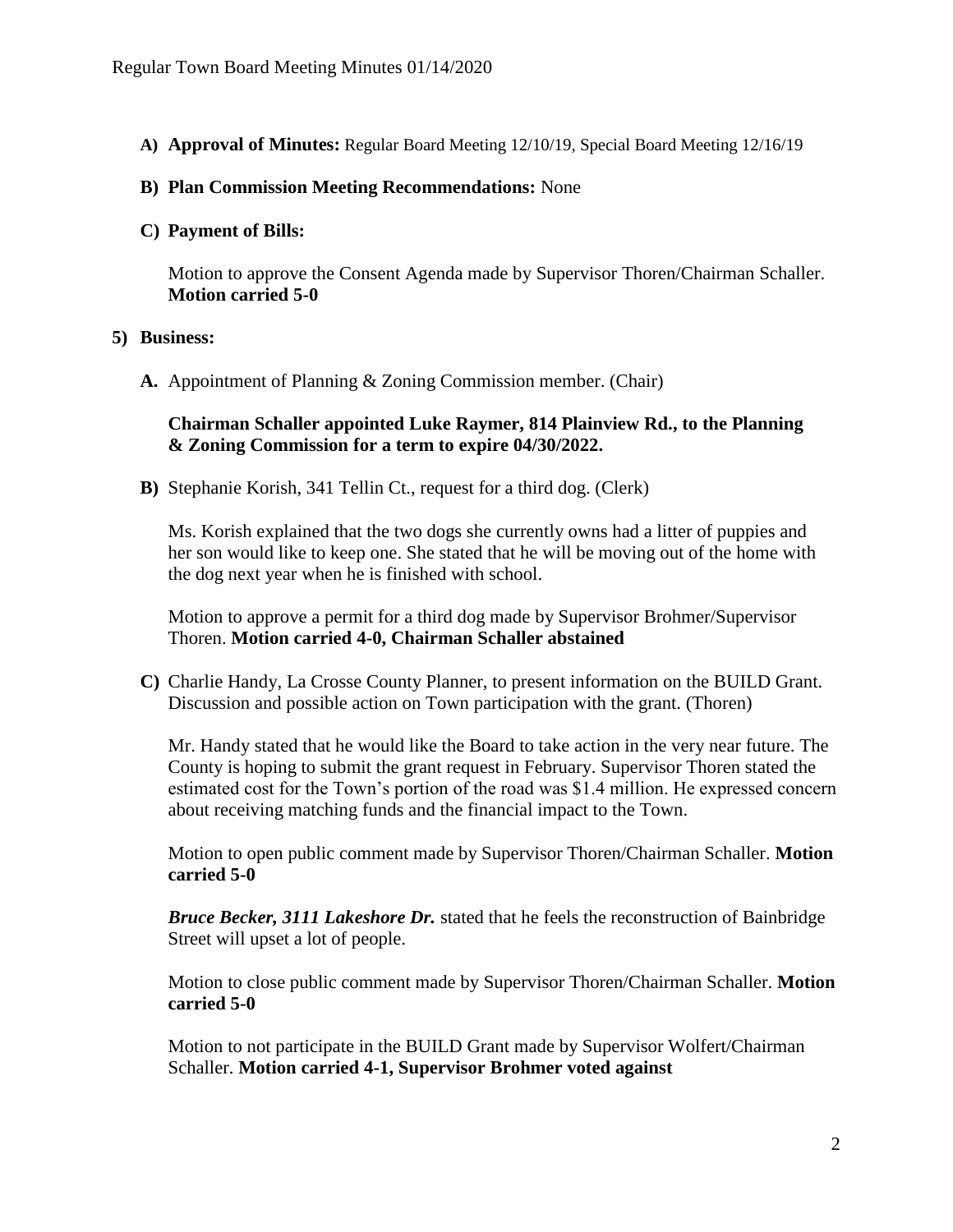**D)** Discussion and possible action regarding the Star of the Sea project at 129/131 Clinton St. (Chair)

Attorney Kara Burgos spoke on behalf of Star of the Sea. She stated the design for the project was based on an outdated ordinance posted on the Town's website. She would like the Board to consider either changing the lot square footage requirements in the Town zoning ordinance or allow the properties to be annexed into the City of La Crosse so that the project can move forward.

Dan Nelson, 136 Clinton St., stated that the project would have a significant financial impact on the Town.

Motion to instruct the Planning & Zoning Commission to review the lot square footage requirements made by Supervisor Brohmer/Supervisor Littlejohn. **Motion carried 5-0** 

**E)** Approval of refunds due for 2019 real estate taxes. (Clerk)

Motion to approve refunds due for 2019 real estate taxes made by Supervisor Brohmer/Chairman Schaller. **Motion carried 5-0**

**F)** Operator's license procedures and fee schedule changes. (Clerk)

Clerk Hanan presented a new operator's license application form to allow for background checks as required by Wisconsin State Statutes. She also suggested a change to the fee schedule, proposing \$30 for a one-year operator's license, and \$15 for a provisional license.

Motion to approve the operator's license form and procedures along with the proposed changes to the fee schedule made by Supervisor Brohmer/Chairman Schaller. **Motion carried 5-0**

**G)** Discussion and possible action to allow fiberglass lawn stakes in the Town right-of-way. (Brohmer)

Supervisor Brohmer stated that metal stakes in the Town right-of-way are unacceptable, but he would like to allow for small fiberglass stakes during the winter months. He proposed a permitting process which would absolve the Town from any liability from allowing the stakes to be placed in the right-of-way.

Motion to draft changes to Section 32 of the Code of Ordinances made by Supervisor Brohmer/Chairman Schaller **Motion carried 5-0**

**H)** Discussion on restructuring the boat launch ordinance into a parking ordinance. (Held over) (Chair)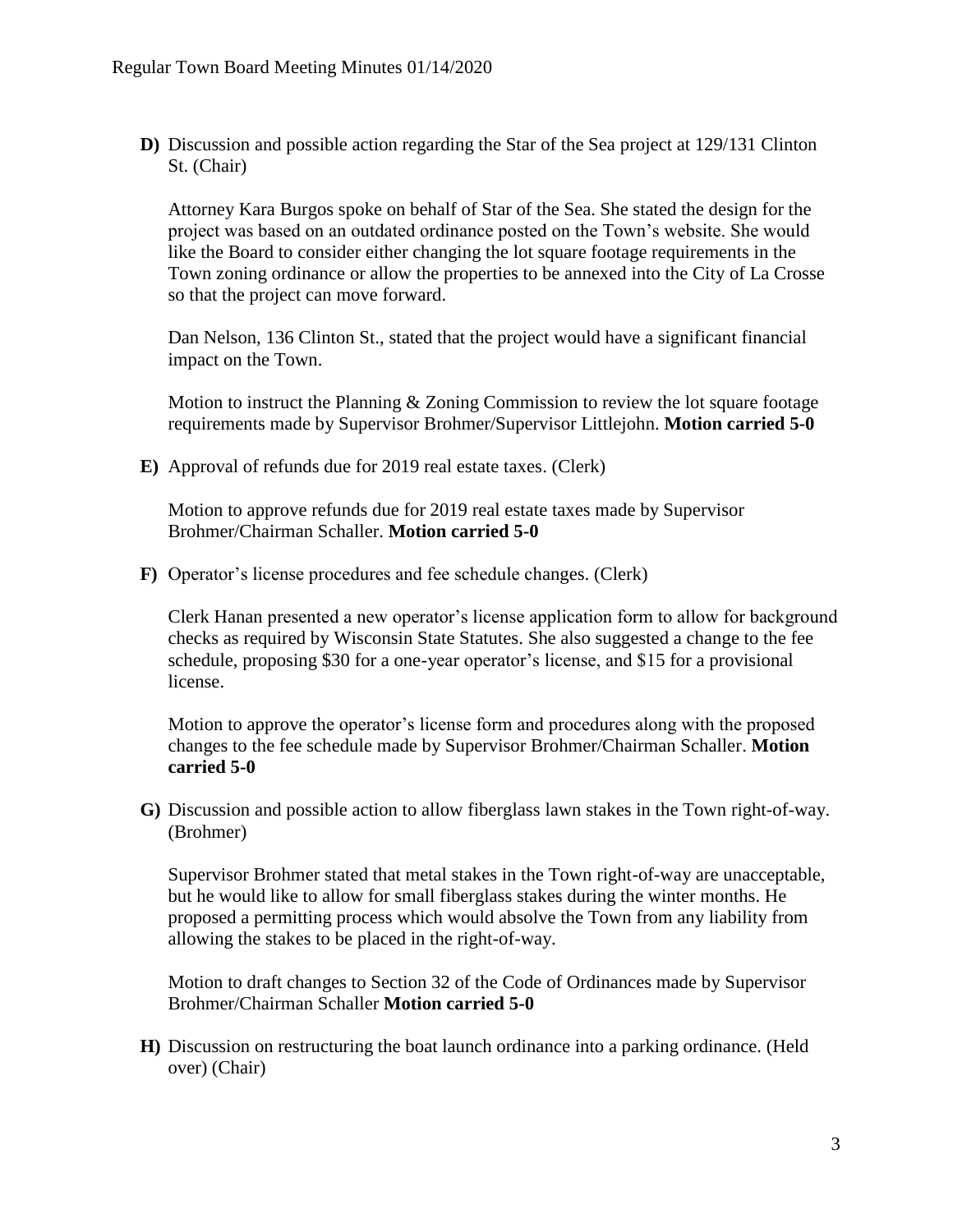Supervisor Littlejohn stated that the stickers for this year have already been ordered and this item should be readdressed in the fall.

### **No action taken**

**I)** Approval of procedures to allow for the creation of a Police Sergeant position. (Gavrilos)

Chief Gavrilos explained that he would like to provide an environment where people want to work and stay with the Town. The creation of this position would aid in succession planning and he would like to have someone else in the department with supervisory authority.

Motion to approve procedures to create a Police Sergeant position made by Supervisor Brohmer/Chairman Schaller. **Motion carried 5-0**

**J)** Access issues at the Community Center. (Littlejohn)

Discussion was held regarding people driving on the sidewalk at the Community Center. Additional signage and expansion of the current concrete pad were proposed. Supervisor Littlejohn stated that he would get cost estimates.

### **No action taken**

**K)** Proposals for adding network equipment to meet Department of Justice security requirements. (Wolfert)

Supervisor Wolfert presented two proposals for consideration.

Motion to move forward with the proposal from Adoni Networks in the amount of \$4,453.50 made by Supervisor Littlejohn/Supervisor Thoren. **Motion carried 3-0 Supervisors Wolfert/Brohmer abstained**

*6)* **Closed Session:** *Pursuant to Wisconsin State Statutes 19.85 (1) (e) "Deliberating or negotiating the purchasing of public properties, the investing of public funds, or conducting other specified public business, whenever competitive or bargaining reasons require a closed session. AND 19.85 (1) (c) Considering employment, promotion, compensation or performance evaluation data of any public employee over which the governmental body has jurisdiction or exercises responsibility.*

Motion to convene in Closed Session pursuant to Wisconsin State Statute 19.85 (1)(e) and (c) on a roll call vote made by Supervisor Thoren/Chairman Schaller.